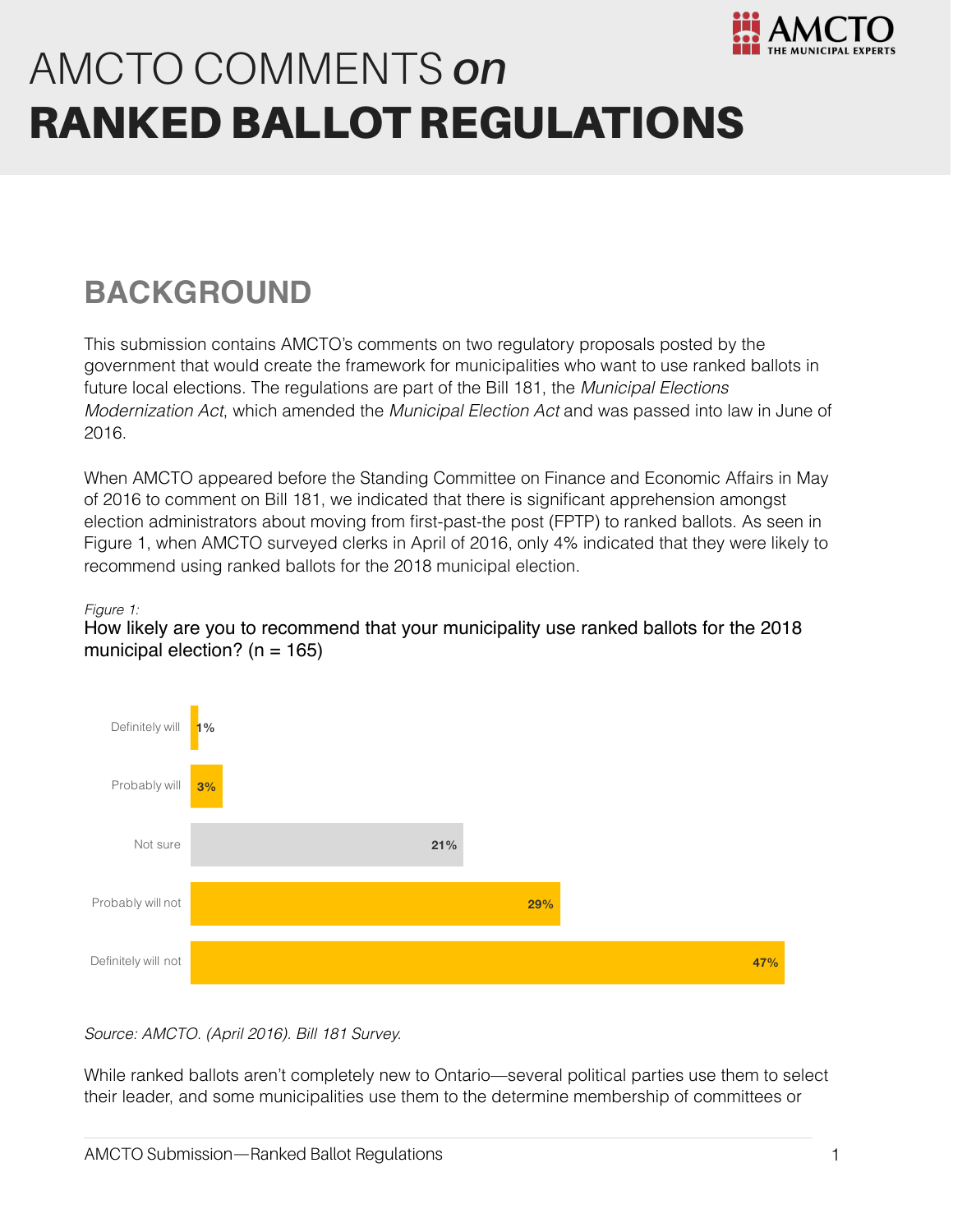boards—they represent a significant change for candidates, administrators and electors. On the administrative side, there are a number of hurdles. Any Ontario municipality that transitions from FPTP to ranked ballots in 2018 will need to invest heavily in new technology and ballot design, significantly update vote counting equipment, upgrade their IT infrastructure, and substantially expand their communications and voter education efforts. In 2018 ranked ballots are also only an option for municipal elections and not school boards, which means that a municipality would have to run two types of elections, ranked ballots for council and FPTP for school board.

Perhaps the biggest administrative hurdle, however, is the tight timeline to get all of this done before the 2018 election. In our survey of clerks only 8% responded that they feel prepared to administer a ranked ballot election in 2018. Some clerks do not think it is possible to orchestrate a ranked ballot election within the next two years.

#### *Figure 2:*

Ranked Ballots: If your council decided in favour of using ranked ballots for the 2018 election, how prepared would you feel? ( $n = 165$ )



*Source: AMCTO. (April 2016). Bill 181 Survey.* 

Within the context of these challenges, it is important for the regulations governing ranked ballots to be as effective as possible. This submission contains technical recommendations that we believe will help strengthen the ranked ballot framework.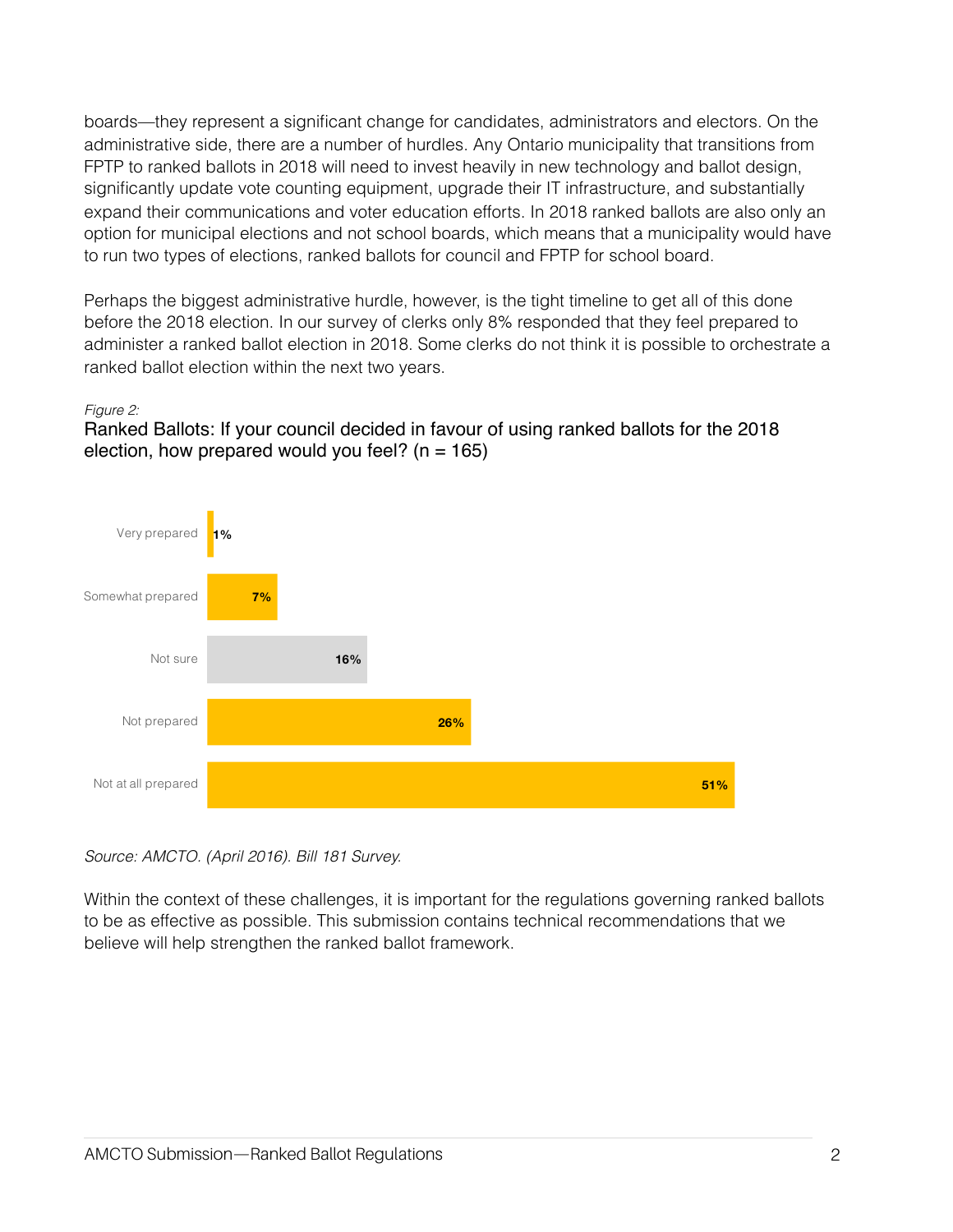## **VOTE-COUNTING REGULATION**

Our overall impression of and concern with the vote counting regulation is that it appears to have been drafted primarily with a paper ballot election in mind. There are a number of sections that don't seem readily or easily applicable to vote tabulators. For instance, Section 11, Schedule 9(2)3.ii reads that the clerk shall reject a vote that "contains writing or marks that may identify the elector, or is torn, defaced or otherwise dealt with by the elector in a way that may identify him or her." However, this is not something that can be programmed into a tabulator. Municipalities that use tabulators don't review every individual ballot, and as a result some ballots may contain writing or marks, they may be torn or defaced, but they will still be counted.

The incompatibility of these regulations with tabulators is concerning given the number of municipalities in Ontario that currently use them. As seen in Figure 3, more than 40 percent of municipalities surveyed in AMCTO's 2014 post-election survey indicated that they used tabulators.

#### *Figure 3:* Use of tabulators in the 2014 municipal election ( $n = 136$ )



*Source: AMCTO. (January 2015). 2014 Post-Election Survey.* 

#### *Include clear definitions of key terms*

The draft regulations would also benefit from a clear definition of the key terms that are used often and interchangeably throughout.

Among others, it would be useful to have definitions for: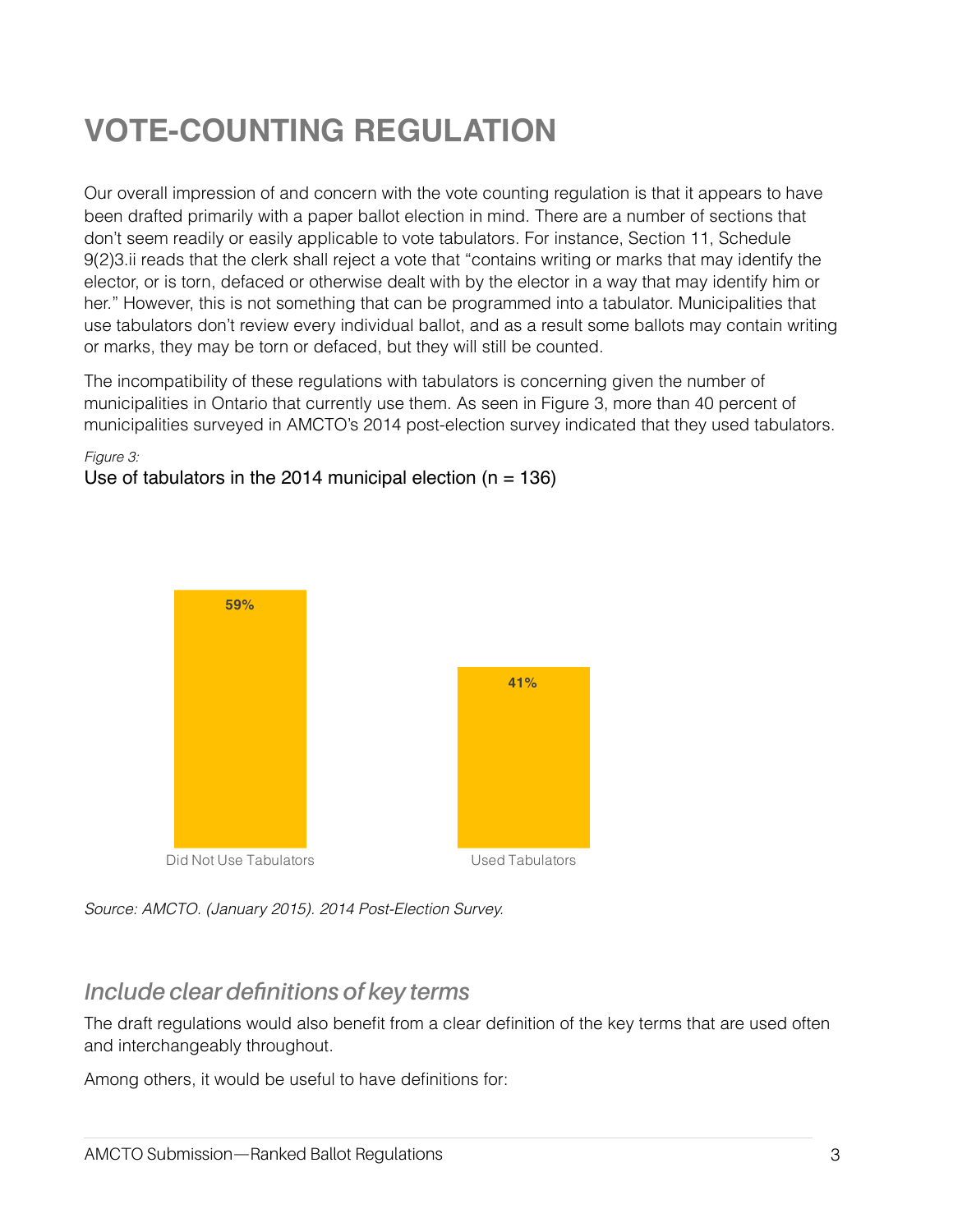- "Exhausted ballot"
- "Rejected ballot"
- "Transferred vote"
- "Received vote"
- "Continuing candidate"

There is an important difference between definitions that can be understood and correctly interpreted by the clerk, and information that is appropriately clear for voters and candidates. While clerks, who possess a sophisticated understanding of election administration, are able to parse the difference and meaning of these terms, there is a broader constituency for these regulations. Ordinary voters, candidates and councillors all need to be able to understand these regulations and the differences between these terms. Moreover, it's helpful for clerks to have clearer, plain-language definitions that they can use as for the extensive public education that will be necessary to make a ranked ballot election a success.

#### *Give municipalities more flexibility for how to communicate instructions to electors*

The requirements for ballots include three important instructions for electors: (1) the number of candidates to be elected for each office; (2) voter instructions on how to rank preferences; and, (3) the maximum number of preferences that can be ranked for each office. However, there is limited space on the ballot and already a number of prescribed requirements. It may be more effective for municipalities to communicate this information to voters using an alternative to the ballot, such as a handout. We would recommend that this requirement be amended to still require that clerks communicate this information to voters, but give them more flexibility about how to do so.

#### *Clarify equations*

There are a number of equations through the regulation that instruct the clerk to multiply a whole number by 1. For instance section 8(5)(2) states that:

"For each vote cast for the successful candidate (a "successful vote"), calculate the surplus portion of the vote using the formal,

G X H

in which,

 'G' is the transfer ratio for the successful candidate, and 'H' is one vote."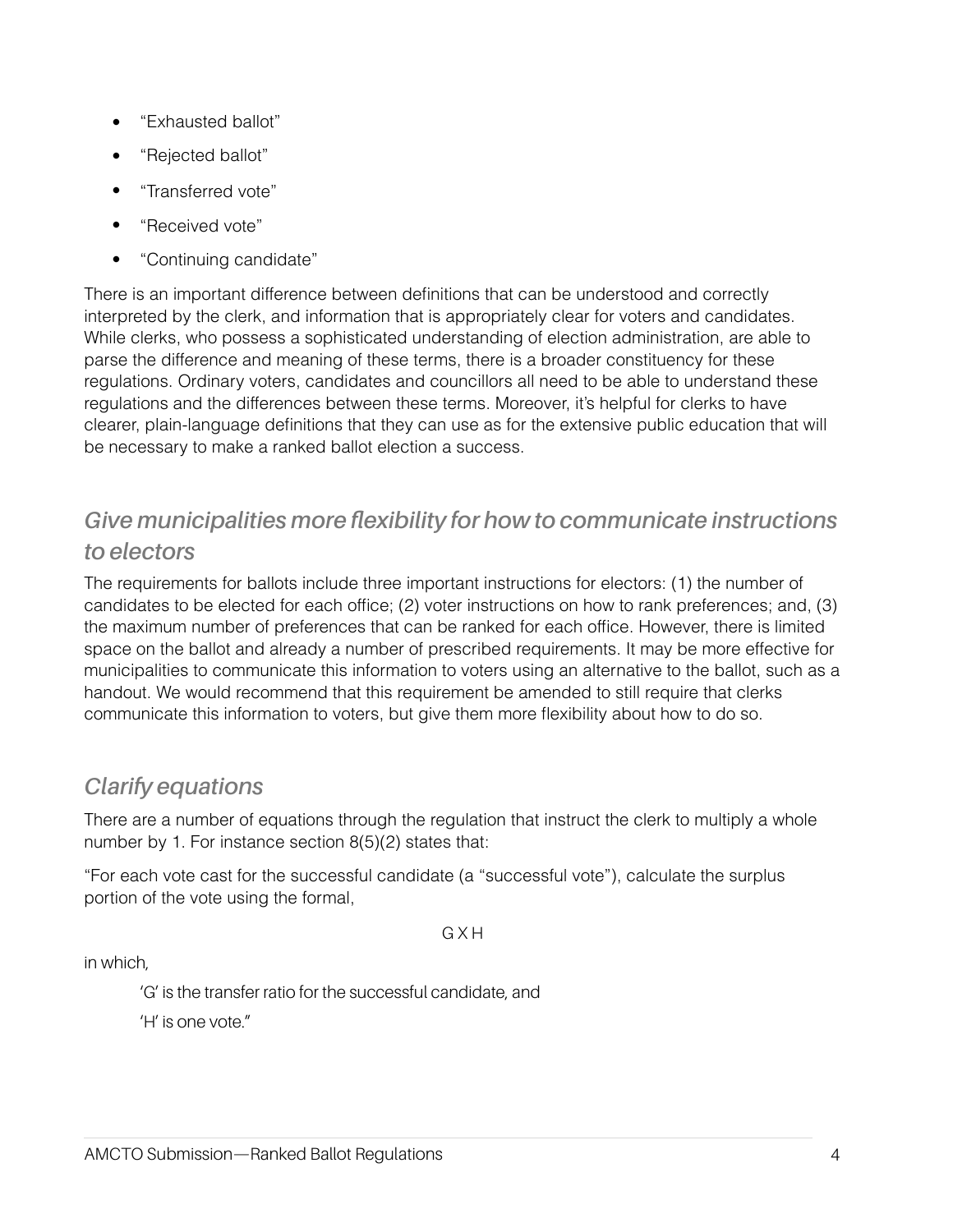It's not entirely clear to us the purpose of these equations, as multiplying any whole number by one will create no change. It would be useful to have the utility of these equations explained within the regulation, and contextualized within the broader vote counting process for ranked ballots.

## *Clarify Sec. 5.2*

Section 5(2) of the regulation states that a ballot cast by an elector is exhausted if "the elector's highest ranking for a continuing candidate in the next round cannot be determined." However, under the current first-past-the-post system in municipal elections, voters who incorrectly mark their ballot are given the opportunity to correct their mistake. We would recommend that this section be clarified, and that electors are given every opportunity to cast an appropriately marked ballot.

## *Add "Neither meets the required threshold" to Sec. 6(7)2*

Section 6(7)2 currently states that "If only two candidates remain, the clerk shall…." We would recommend that this language be clarified to state that if two candidates remain *and neither meets the required threshold,* to resolve any potential confusion.

### *Clarify Sec. 8(3)(1)*

Section 8(3)(1) instructs the clerk following the first round of voting to "Count the number of votes cast for each candidate as indicated by each elector's *highest ranking* on their ballot." However, it is our understanding that following the first round of voting the clerk should count voters' first choice, rather than the highest ranking. If an elector fails to include a first choice ranking, in theory this provision would instruct the clerk to count either their second or third choice ranking. It would be useful to have this section clarified. This relates to our comments on section 17(3), below.

## *Replace "Deputy Returning Officer" with "Clerk" in Sec. 15(3)1*

Currently section 15(3)1, under rules that ballots must comply with states that instructions to electors about the following must appear on the ballot: "How to mark the ballot so that the ranking of candidates can be read by the deputy returning officer conducting the count or by the voting equipment or vote-counting equipment to be used to count the votes." However, it is our impression that in a ranked ballot election vote counting would need to be done centrally in order to count accurately over multiple rounds. The counts from individual polls could not simply be aggregated, but would need to be combined and counted across the entire municipality or ward to allow for multiple rounds of counting. As a result the role of the Deputy Returning Officer would not longer maintain this responsibility.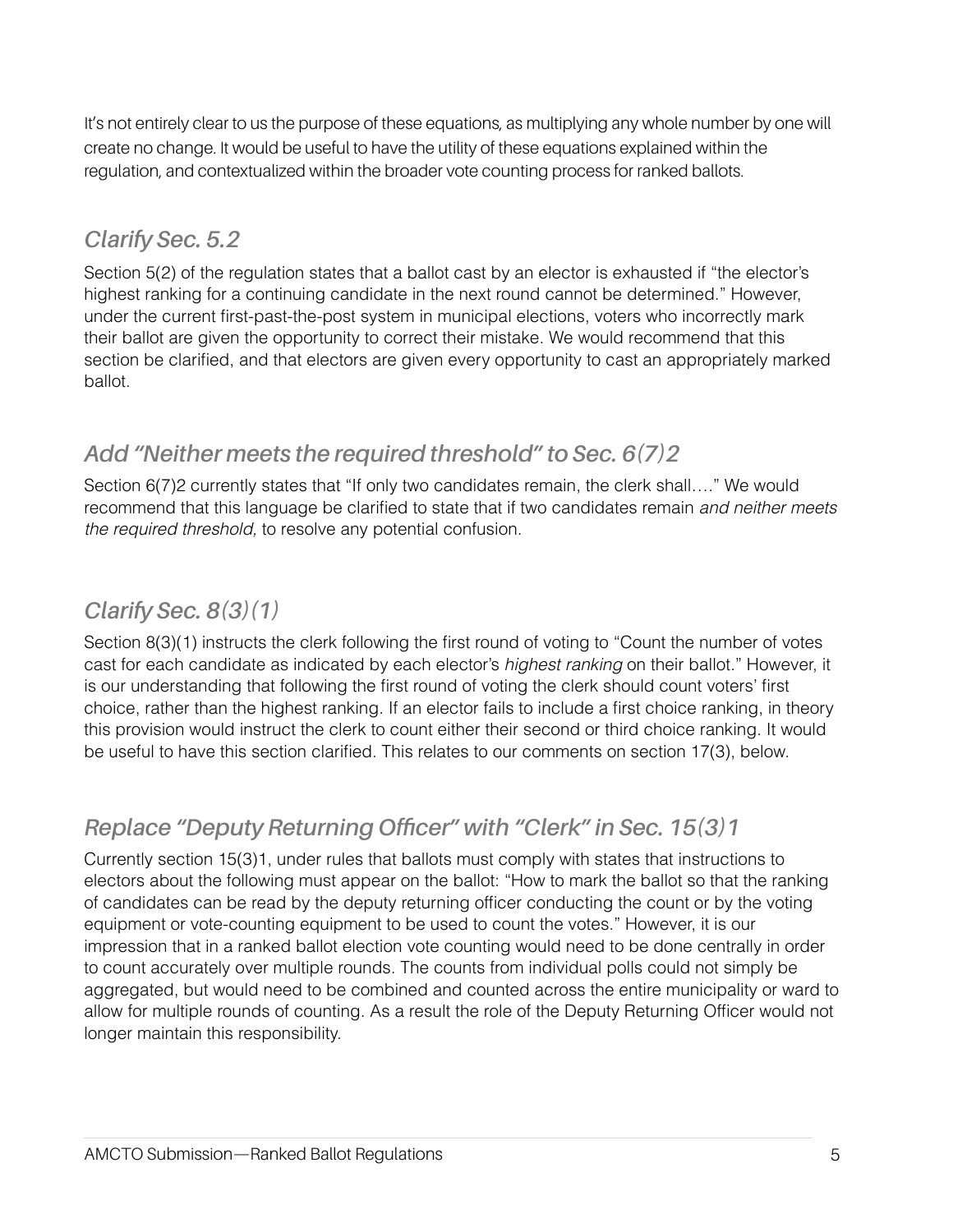### *Clarify Sec. 17.3*

Currently section 17.3 states "If the ballot is marked to indicate the rankings among the candidates, but there is no mark that indicates one or more of the rankings that could be assigned, the relative rankings that are marked indicate which candidate is ranked as the highest." Our understanding is that this section indicates that if a voter doesn't pick a first choice, then their second or third choice automatically "move up" and are considered the voters' first or second choice. It would be worth clarifying whether or not this is actually the intent. If it is it may prove difficult for municipalities who use tabulators.

## **BY-LAW REGULATION**

### *Add to and clarify matters to be considered by council in section 5(1)*

Section 5 of the draft regulation, under "Matters to be considered by council" outlines council's responsibilities before passing a by-law. There are a few provisions of this section that need to be clarified as well as one gap. Item 1 requires council to consider "the public interest," but doesn't include a clear definition or delineation of what that is. We would recommend that the government include a clearer or more specific definition of what constitutes the "public interest" when it comes to ranked ballots.

Item five indicates that before passing a by-law a municipality needs to consider "administrative practices and procedures that would be required to conduct the election." We believe that it is possible for this provision to be misconstrued in two ways. First, it could be argued that it gives council a role in determining how the election will be administered, despite the fact that this is clearly within the purview of the clerk. Second, it could also be interpreted as requiring municipalities to develop detailed plans, practices, and procedures before their municipality has decided whether to continue using FPTP, or switch to ranked ballots. The administrative considerations for ranked ballots and FPTP are not the same, however.

A recent report prepared by the City of Mississauga estimated that adopting ranked ballots would require a significantly larger budget than a more traditional FPTP election. This includes new rental agreements, IT support and upgrades, the development and roll-out of comprehensive education and outreach programs, new ballot design, and a possible expansion of voting locations (City of Mississauga, 2016, Appendix 2, Page 2). While clerks will generally factor administrative considerations into recommendations to council, it should be clarified that the regulation neither requires clerks to develop detailed plans prior to council deciding whether or not to use ranked ballots, nor that it gives council the authority to establish either administrative practices and procedures, as this is clearly the responsibility of the clerk.

We would also recommend that the principles of the MEA be included as one of the matters for council to consider. In *DiBiase v. Vaughan (City), 2007,* the Honourable Justice Peter Howden of the Ontario Superior Court wrote that in reaching his ruling he relied upon a set of principles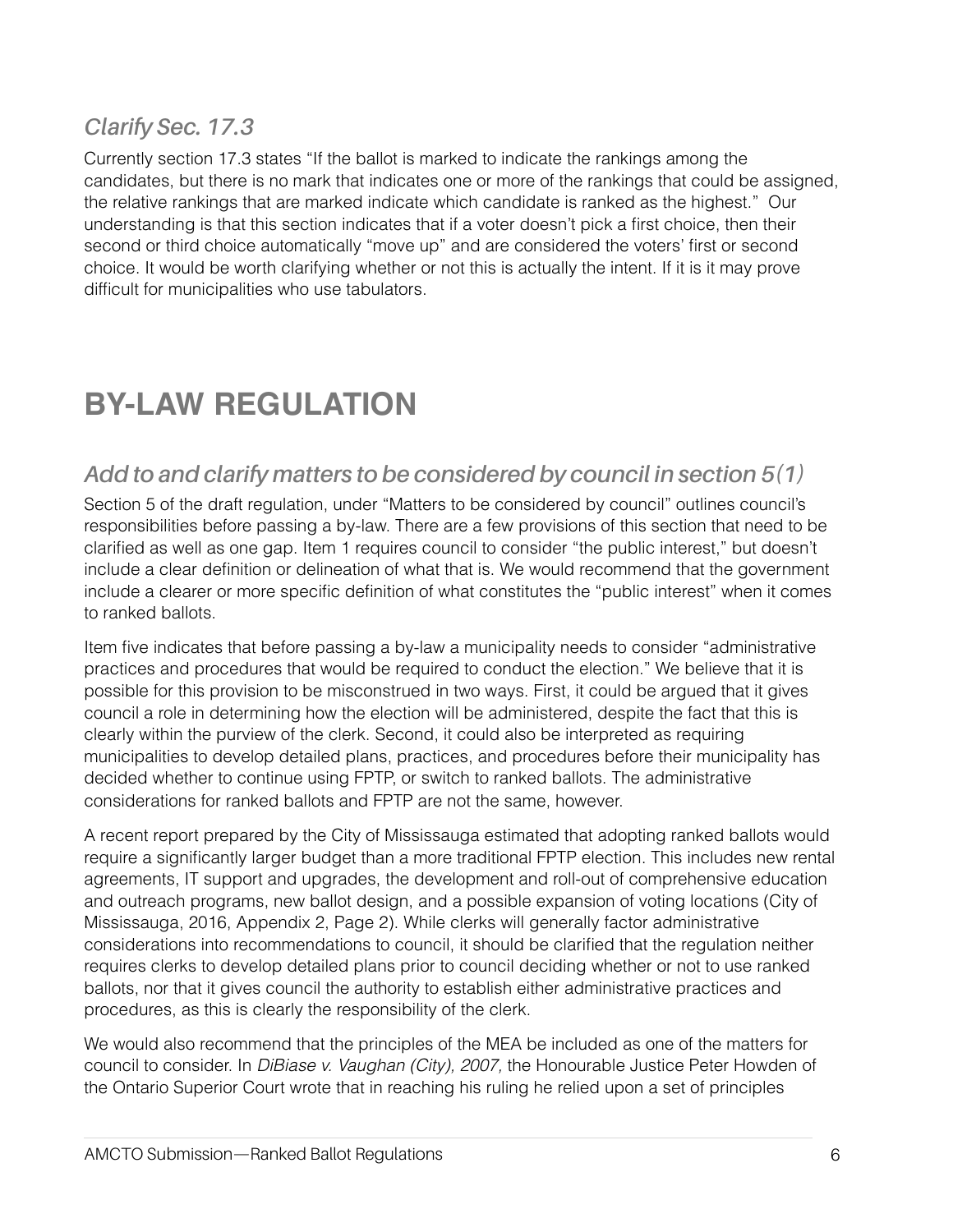identified in *Haig v. Canada, 1993* (a previous decision of the Supreme Court of Canada), including:

- The secrecy and confidentiality of the voting process is paramount
- The election shall be fair and non-biased
- The election shall be accessible to the voters
- The integrity of the voting process shall be maintained throughout the election
- There is to be certainty that the results of the election reflect the votes cast
- Voters and candidates shall be treated fairly and consistently
- The proper majority vote governs by ensuring that valid votes be counted and invalid votes be rejected so far as is reasonably possible (Rust-D'Eye, Bar-Moshe, and James, 2011).

These principles are fundamental to the administration and exercise of elections, and should be part of council's consideration of ranked ballots.

## *Clarify the language in section 2 so that it better aligns with the MEA*

Currently sec. 2 of the proposed regulation states that the "council of a single-tier and lower-tier municipality is hereby authorized to conduct ranked ballot elections for offices on the council…." However the corresponding section of the *Municipal Elections Act* (Section 41.2) states that the "council of a municipality may pass by-laws with respect to the use of ranked ballot elections for offices on a council if such elections are authorized by a regulation." We would recommend that the draft regulation be amended to match the language in the *MEA*.

## *Clarify section 8*

While the intent of section 8 seems to be clear, the structure of the proposed language in the regulation seems overly complicated. We would recommend simplifying the language, especially in section 8(1)(a) so that the dates, deadlines, and requirements can be more easily understood by administrators, councillors, prospective candidates and the general public.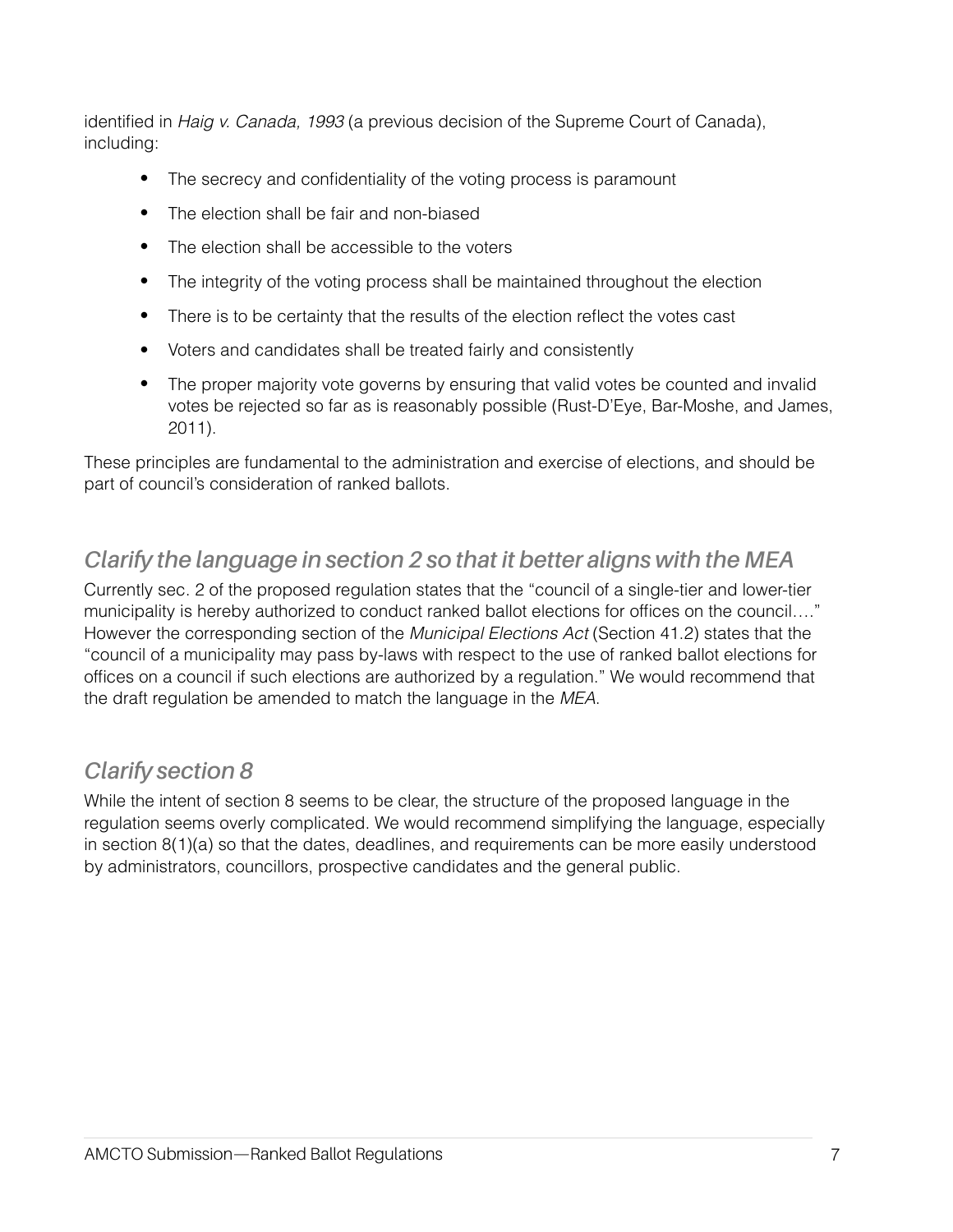## **SOURCES:**

AMCTO. (April 2016). *Bill 181 Survey.* 

AMCTO. (January 2015). *2014 Post-Election Survey.* 

City of Mississauga. (June 7, 2016). *Corporate Report: Potential enhancements for the 2018 Municipal Election: Internet Voting, Ranked Choice Elections and Vote Anywhere.* 

Rust-D'Eye, Bar-Moshe, and James. (2011). *Ontario's Municipal Law: A User's Manual.*